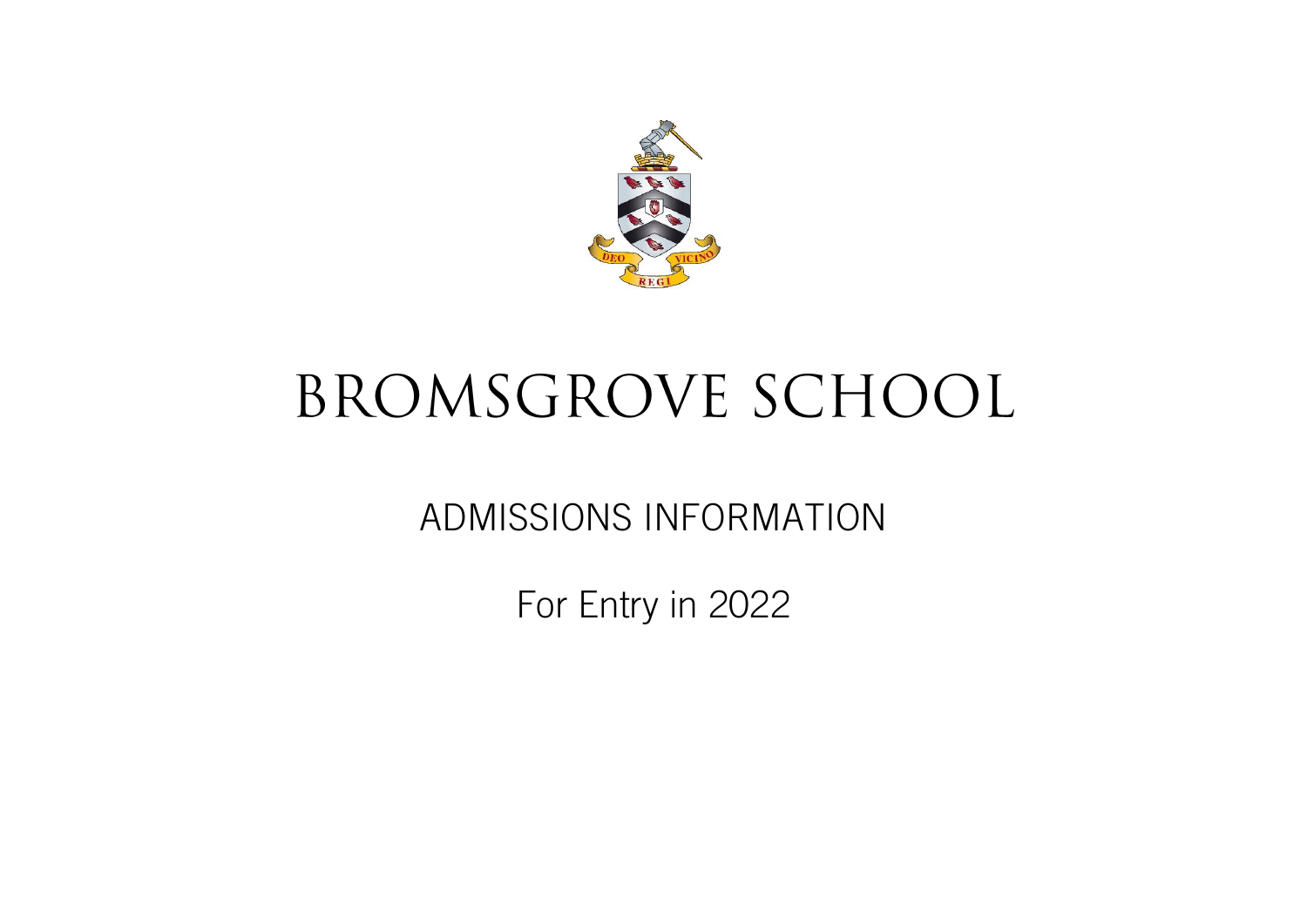# INTRODUCTION

Thank you for enquiring about a place at Bromsgrove School for your child. This booklet will help guide you through the admissions procedure and give you some useful background information about the School.

Pupils can gain admission to Bromsgrove School in any year group, but the main points of intake are:

| Pre-Preparatory | Nursery and Reception     |
|-----------------|---------------------------|
| Preparatory     | Year 3, Year 5 and Year 7 |
| Senior          | Year 9 and Sixth Form     |

The Admissions staff are always happy to talk to parents looking for a place outside of these main intake points. They can advise about the availability of places and give guidance about applying for a place. Please do contact them if you require any additional information either before registering for a place or during the application process.

# Admissions Contact Details

| Email:<br>Telephone: | admissions@bromsgrove-school.co.uk<br>01527 579679                                          |
|----------------------|---------------------------------------------------------------------------------------------|
| Mrs Liberty Chance   | Admissions Manager<br>ext 347 UK entrants, day and boarding, prep<br>international boarders |
| Mrs Jo Courtney      | ext 273 International boarders Senior School                                                |
| Mrs Tracey Collard   | ext 318 International boarders Sixth Form                                                   |
| Mrs Julie Cross      | ext 214 International boarders and Summer School                                            |

# **VISITS**

We encourage prospective families to visit the School. Individual visits will normally include a meeting with the Headmaster, the Headmaster of Prep and Pre-Preparatory School (if appropriate) and other senior staff.

We hold regular open mornings for all sections of the school and are always delighted if families visit for an open morning and then follow that up with an individual visit.

We have a full range of videos which give a taste of School life and which can be sent to you on request.

To organise your visit or to book a place at one of our open mornings, please contact our Visits Co-ordinator, Mrs Amanda James, on ext 383 or by email at <ajames@bromsgrove-school.co.uk>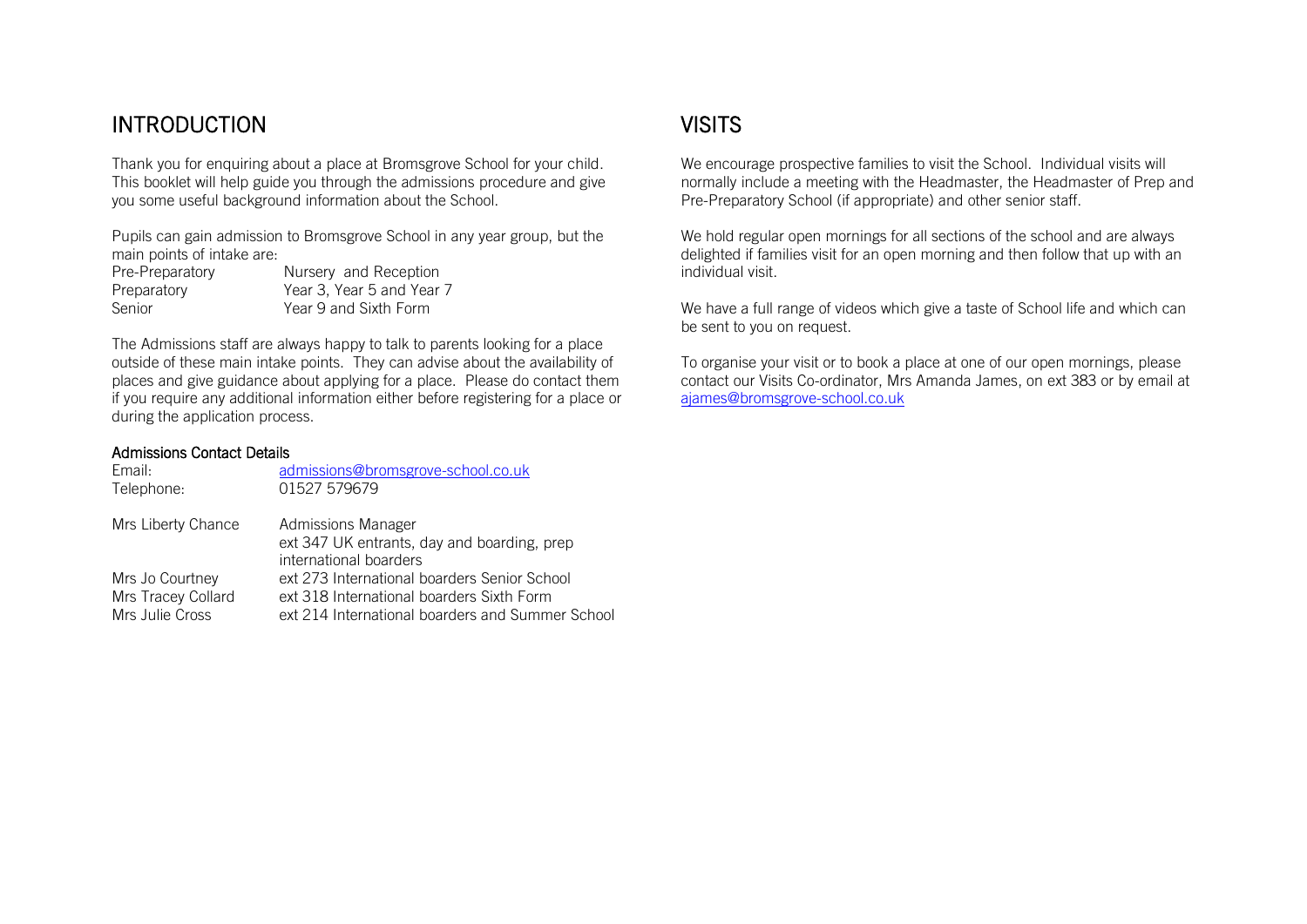# GUIDELINES FOR ENTRY

All pupils wishing to gain entry to Bromsgrove School must sit our entrance examinations. A registration form must be completed prior to sitting the examination. Following registration, a confidential report from the current school will be requested, this is also taken into consideration. Offers of a place will be based on performance in the examination.

Details of the entrance examination structure are available from the Admissions Office.

For pupils wishing to enter the Sixth Form from other British schools, admission is based on predicted GCSE results. Sixth Form candidates wishing to be considered for an Academic Scholarship should submit a scholarship application form at the time of registration.

All international pupils, including those for Sixth Form entry, sit our entrance tests in their own country by arrangement with one of our representatives, alternatively, they may sit the examinations during a visit to Bromsgrove.

The policy for Nursery and Pre-Preparatory admissions can be obtained directly from Mrs Liberty Chance in the [Admissions office.](mailto:lgchance@bromsgrove-school.co.uk)

# OPEN MORNING DATES

Pre-Preparatory School

# Preparatory School

# Senior School

13+ Entry Saturday 9<sup>th</sup> October 2021 GCSE Subject Choices\* (Year 8) Saturday 19th March 2022

Sixth Form Choices\*

Saturday 11<sup>th</sup> September 2021 Saturday 22<sup>nd</sup> January 2022 Saturday 7<sup>th</sup> May 2022

All Years **Saturday 25th September 2021** 

Sixth Form Entry Saturday 13<sup>th</sup> November 2021 Saturday 5<sup>th</sup> February 2022

\*The Sixth Form and GCSE Choices Information Mornings, are open to our current pupils and prospective pupils. They are an opportunity to meet the Heads of Departments for each faculty and to learn about the courses on offer for GCSE and in the Sixth Form.

# ENTRANCE EXAMINATION DATES

All examinations are held at Bromsgrove School

11+ & 13+ Entry<br>(Entry to Years 7 & 9) \*\*

Friday 26<sup>th</sup> November 2021

Prep School Entry  $(Entry to Years 3, 4, 5, 6, 8, 8)$  Saturday  $15<sup>th</sup>$  January 2022

\*\*Alternative entrance examination dates may be offered at the discretion of the Assistant Head.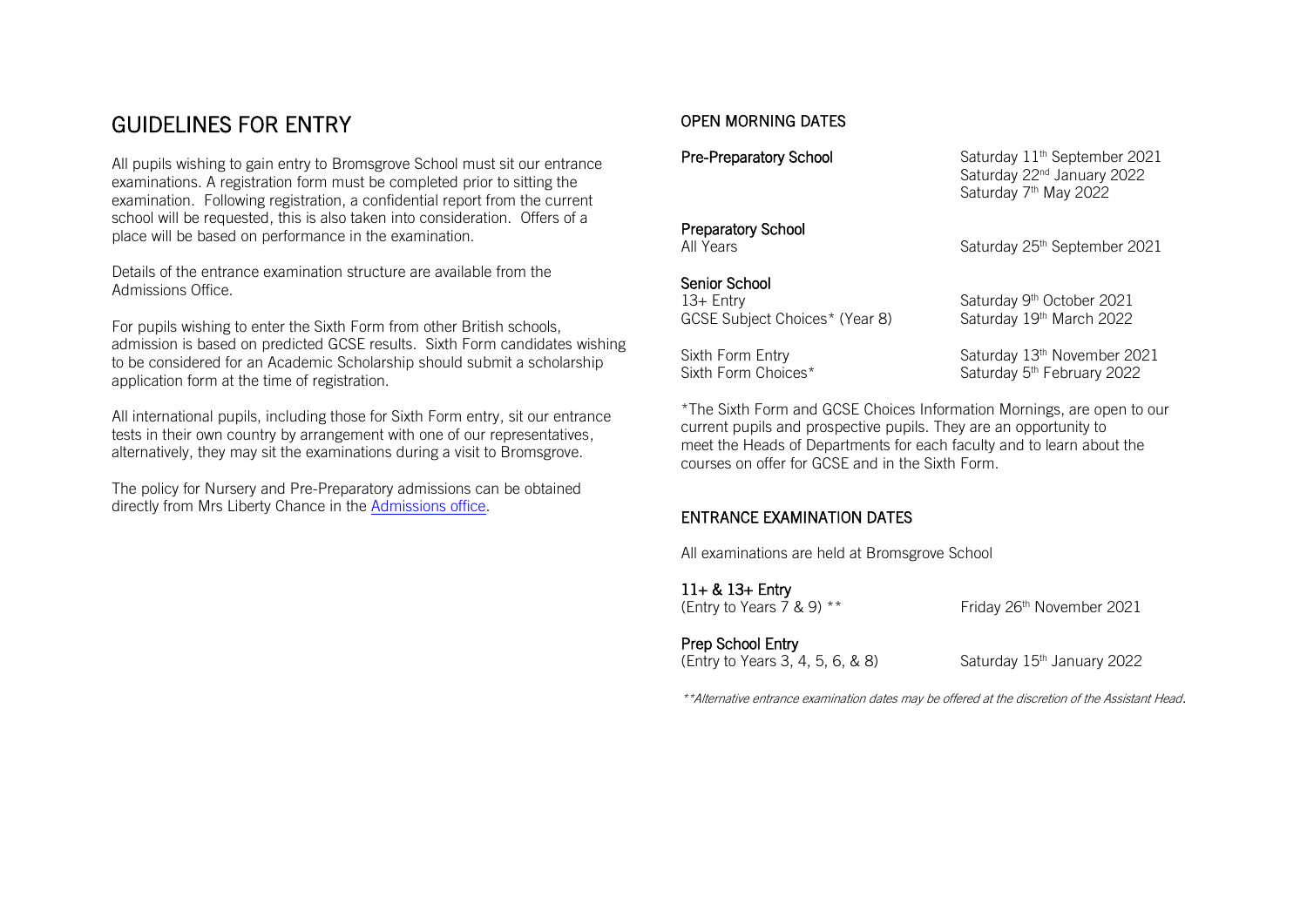# BOARDING HOUSES

Bromsgrove School has recently made massive investments into its boarding accommodation and is proud to offer facilities of the very highest standard.

All the accommodation within the boarding houses is of a very high standard. A rolling refurbishment programme means that all the boarding accommodation is updated and decorated regularly.

# Senior School boarding Houses:

| Oakley         | Girls                           |
|----------------|---------------------------------|
| Mary Windsor   | Girls                           |
| Elmshurst      | <b>Boys</b>                     |
| Wendron-Gordon | <b>Bovs</b>                     |
| Webber House   | <b>Boys</b>                     |
| Housman Hall   | Boys and Girls, Sixth Form only |

# Preparatory School Page House

Page House caters for around 100 boys and girls aged from seven to thirteen who are cared for by resident Houseparents, supported by a team of tutors and resident staff.

If you are considering a Prep boarding place we can offer taster boarding sessions, subject to spaces being available.

Pupils board full time, with a limited number of spaces for weekly boarders. The weekly boarding fee includes transport on Monday morning and Friday afternoon. We do not operate exeat weekends, so full time boarders are not required to leave the School at any time during term time, other than for School holidays. This means that there is always a large number of boarders on site and that an exciting activity programme is available to them.

# DAY HOUSES

Every Pupil in Bromsgrove Senior School belongs to a House – either day or boarding. Loyalties to the House are strong and there is huge competition between the Houses.

We have three girls day houses and three boys day houses, all with approximately 80 pupils, each is run by a Houseparent and their team of tutors.

The House offers pastoral and academic support and is always the first point of contact for parents with any concerns.

# Senior School Day Houses

| Girls       |
|-------------|
| <b>Boys</b> |
| <b>Boys</b> |
| Girls       |
| <b>Boys</b> |
| Girls       |
| <b>Boys</b> |
|             |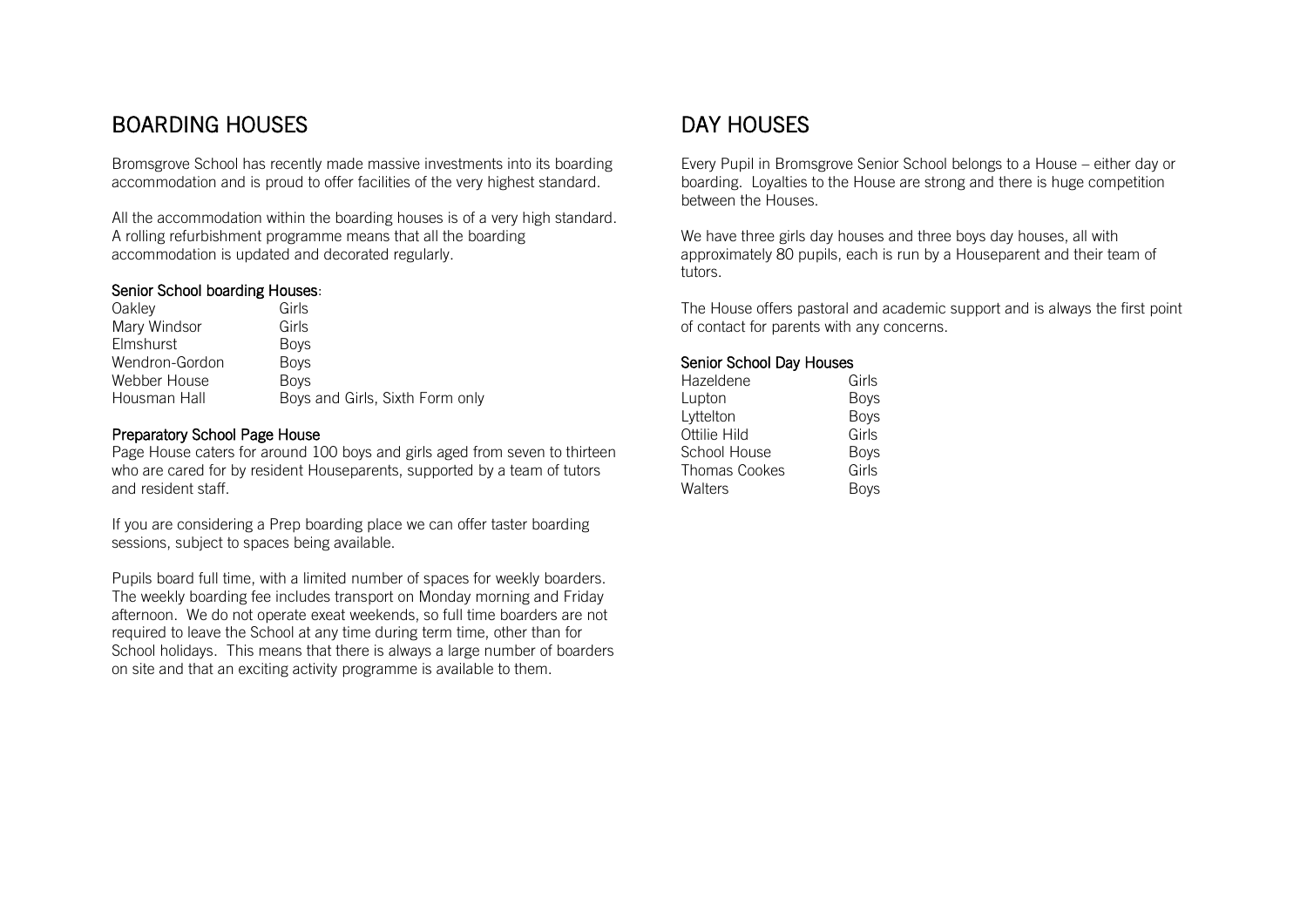# ENTRY PROCEDURE

| ENIRI PRUUEDURE                         |                                                                                                                                                                                         |                                                                                                                                                                                                                                                                                                                                                                                       |  |
|-----------------------------------------|-----------------------------------------------------------------------------------------------------------------------------------------------------------------------------------------|---------------------------------------------------------------------------------------------------------------------------------------------------------------------------------------------------------------------------------------------------------------------------------------------------------------------------------------------------------------------------------------|--|
| <b>WHAT</b>                             | <b>WHEN</b>                                                                                                                                                                             | <b>INFORMATION</b>                                                                                                                                                                                                                                                                                                                                                                    |  |
| Enquiry                                 | Any time of the year.                                                                                                                                                                   | Please contact Admissions by telephone 01527 579679<br>or email admissions@bromsgrove-school.co.uk.                                                                                                                                                                                                                                                                                   |  |
| <b>Individual Visit</b>                 | At any time during term time                                                                                                                                                            | Please contact Mrs Amanda James by email at ajames@bromsgrove-<br>school.co.uk or by phone on ext 383                                                                                                                                                                                                                                                                                 |  |
| Registration                            | After your visit.                                                                                                                                                                       | Completed Registration Form and payment of the Registration Fee (£100 day<br>place/£200 boarding place) should be sent to the Admissions office; these are<br>needed before we can proceed to apply for confidential school reports from<br>current schools.                                                                                                                          |  |
| <b>Entrance Examinations</b>            | November for 11+ & 13+ candidates, Lent Term for all<br>other candidates.                                                                                                               | Alternative entrance examination dates may be offered at the discretion of the<br>Assistant Head. All examinations are held at Bromsgrove School.                                                                                                                                                                                                                                     |  |
| Scholarship Examination<br>or Interview | November for Sports Scholarships and January for all<br>other Scholarships.                                                                                                             | The Admissions office will advise on deadlines for application. Prior registration<br>is required for Sports Scholars attending the Assessment Days. Sports Scholars<br>must meet our entrance requirements and successful candidates (13+) will be<br>required to sit our entrance examinations. For Sixth Form candidates, entry is<br>dependent on achieving specific GCSE grades. |  |
| <b>Bursaries</b>                        | Deadline for bursary applications is the end of the<br>Michaelmas Term (December)                                                                                                       | Bursaries are means-tested. Full details and the bursary application form are<br>available to download on the website. The Administration Manager can advise<br>on the bursary application process: mailto:kelvy@bromsgrove-school.co.uk                                                                                                                                              |  |
| <b>Taster Days and Nights</b>           | Prep boarding candidates may have a taster session<br>(space allowing) after registration and before accepting a<br>place. Taster days are available for Pre-Preparatory<br>applicants. | The Admissions office will advise on the availability of dates for boarder taster<br>sessions.                                                                                                                                                                                                                                                                                        |  |
| Places Offered and<br>Accepted          | Lent Term for all points of entry.                                                                                                                                                      | Acceptance of a place is required within three weeks of the offer being made.                                                                                                                                                                                                                                                                                                         |  |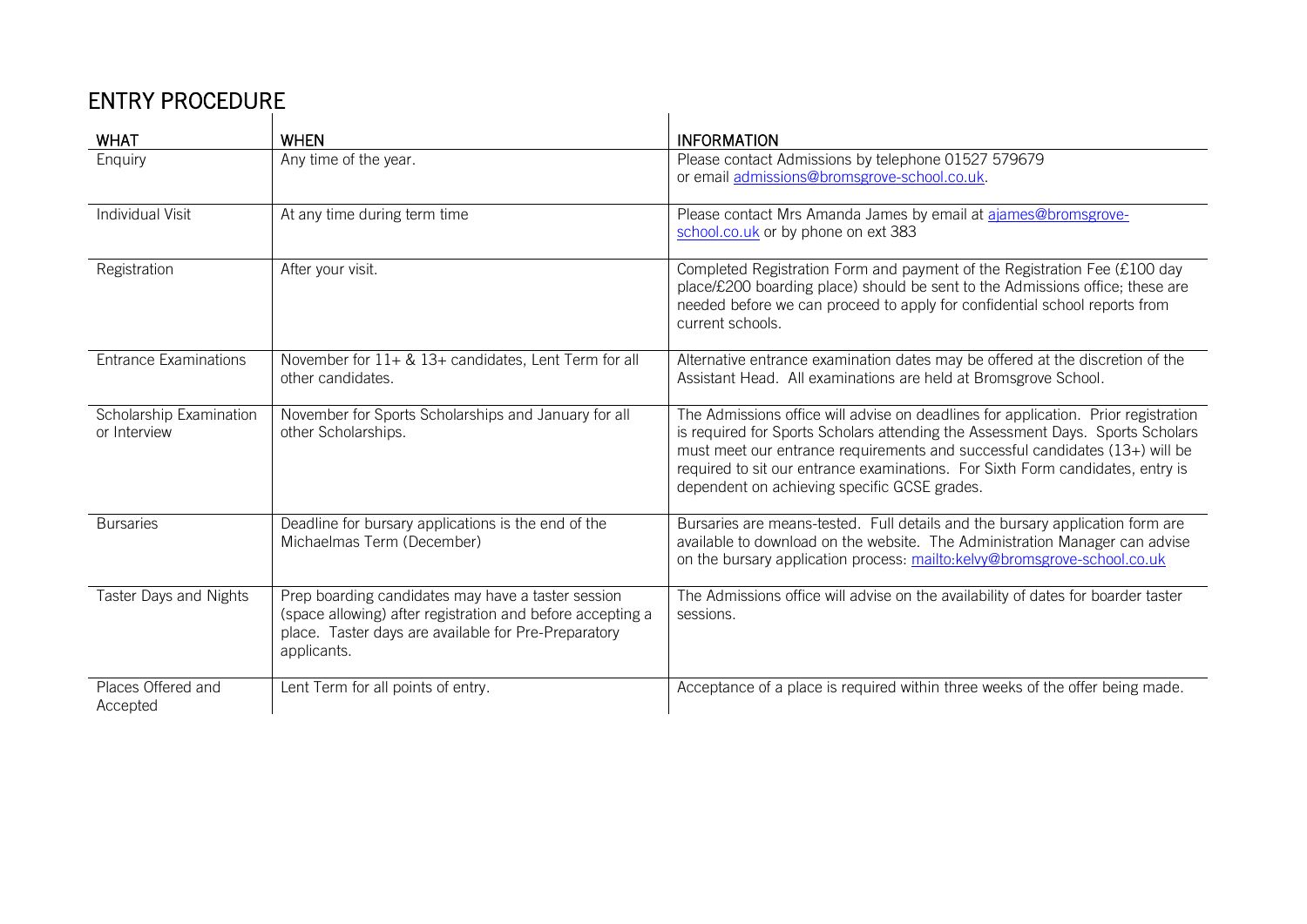# ADMISSIONS DATES 2021 – 2022

| 2021 | September | Saturday11th<br>Saturday 25th                                                                | Open Morning for Pre-Prep ages $3 - 7$<br>Open Morning for Prep School years $3 - 8$                                                                                                                                                                                                            |
|------|-----------|----------------------------------------------------------------------------------------------|-------------------------------------------------------------------------------------------------------------------------------------------------------------------------------------------------------------------------------------------------------------------------------------------------|
|      | October   | Saturday 9th                                                                                 | Open Morning for 13+ entry                                                                                                                                                                                                                                                                      |
|      | November  | Monday 8th<br>Saturday 13th<br>Monday 15th<br>Monday 22nd<br>Tuesday 23rd<br>Friday 26th     | Last day for submission of $11+$ and $13+$ registration forms<br>Open Morning for Sixth Form applicants<br>Last day for registration for Sports Scholarship Trials<br>13+ Sports Scholarship Trials<br>16+ Sports Scholarship Trials<br>$11+$ & $13+$ Entrance Examinations                     |
|      | December  | Friday 17th                                                                                  | Final date by which $13+11+$ Scholarship call back will be advised to parents                                                                                                                                                                                                                   |
| 2022 | January   | Monday 3rd<br>Saturday 15th<br>Saturday 15th<br>$17^{th} - 28^{th}$                          | Last day for submission of bursary applications and scholarship application forms<br>Entrance examinations for Years 3, 4, 5, 6 & 8<br>11+, 13+ & 16+ Scholarship examinations<br>Music Scholarships (16+, 13+, 11+), Drama (13+, 16+) & Art Scholarship (13+, 16+) auditions<br>by invitation. |
|      | February  | Saturday 22nd<br>Tuesday 25th<br>Wednesday 26th<br>Thursday 27th<br>Saturday 5 <sup>th</sup> | Pre-Preparatory Open Morning<br>16+ Scholarship interviews<br>11+ Scholarship interviews<br>13+ Scholarship interviews<br>Sixth Form Course Information morning                                                                                                                                 |
|      | March     | Saturday 19th                                                                                | <b>GCSE Choices Information morning</b>                                                                                                                                                                                                                                                         |

NB some dates may be subject to change.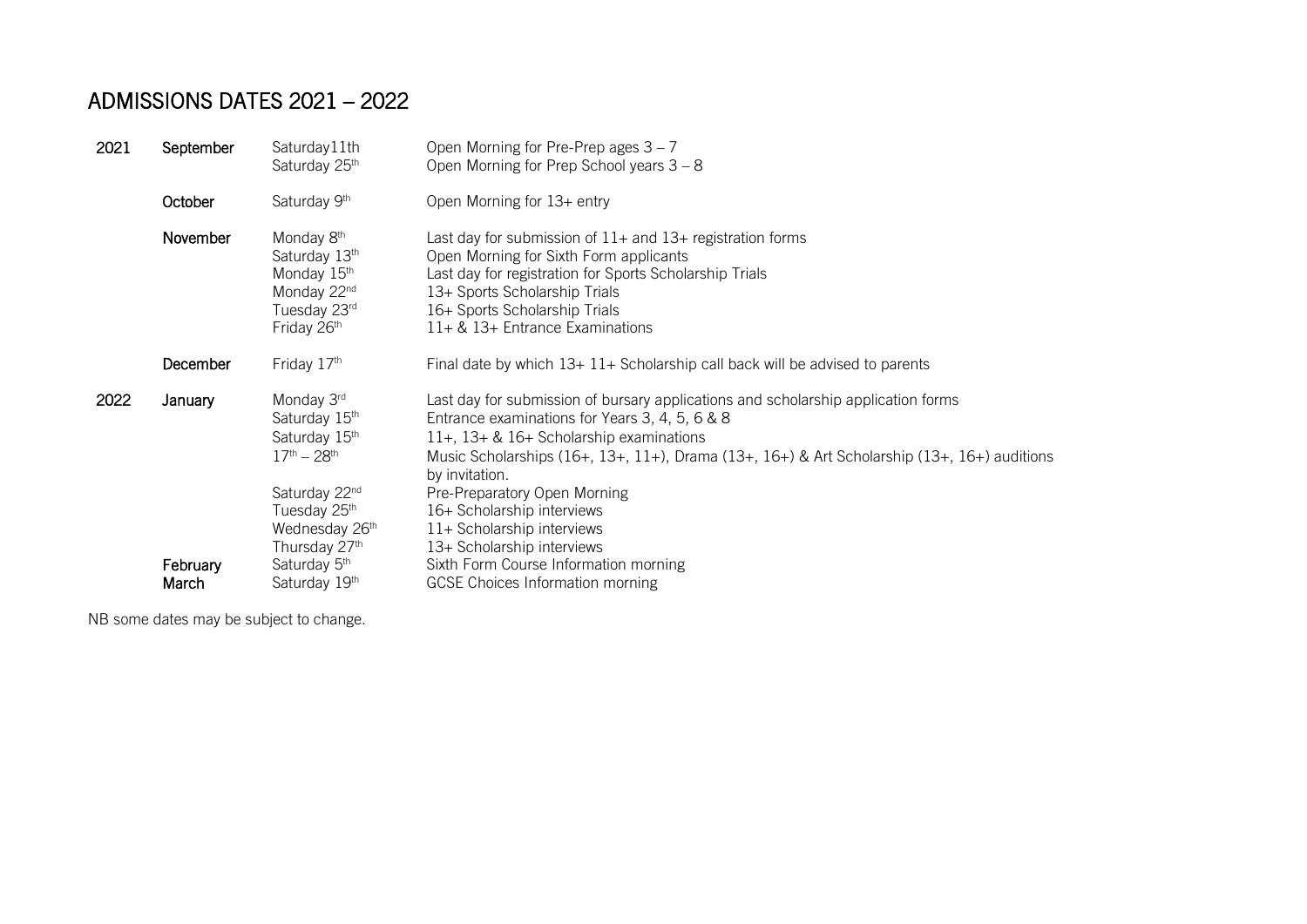# **SCHOLARSHIPS**

11+ and 13+ candidates whose performance in the entrance examinations is deemed worthy of consideration for an Academic Scholarship will be invited back for interview by the Headmaster and senior staff. All  $11+$ ,  $13+$  and  $16+$ candidates wishing to be considered for any Scholarship must complete a Scholarship application form.

Full details of all Scholarships are available on the School website. There is much competition both external and internal for Scholarship places, so please do manage your expectations and those of your child. Scholarships carry a very small financial award but carry much kudos and are held until the next round of Scholarship examinations. All Scholarships can be supplemented by meanstested bursaries.

Scholars are recognised within the School community and should be good role models in all areas of School life. A number of Scholar events are organised annually, either within departments or by the member of staff in charge of scholars.

# The following awards are usually made annually:

- 11+ 4 Academic Awards, 1 Music Award
- 13+ 6 Academic Awards, 2 Music Awards, up to 2 Art Awards, up to 2 Drama Awards and up to 4 Sports Awards
- 16+ 6 Academic Awards, 2 Music Awards, up to 2 Art Awards, up to 2 Drama Awards and up to 5 Sports Awards

# Foundation Scholarships

Bromsgrove maintains a number of places for Foundation Scholars. These awards only operate in respect of day places and preference is given to candidates from Bromsgrove and the surrounding area. Foundation Scholarships are awarded to very able pupils in need of financial assistance. The maximum award is 50% of the day fee (means-tested), which may be augmented by a further means-tested bursary. Candidates wishing to be considered for a Foundation Scholarship should apply in writing to Miss Rachel Scannell, Assistant Head, at the Senior School.

# Academic Scholarships (11+, 13+)

Fee remission of between  $2.5 - 5\%$ 

Candidates will be invited to sit the scholarships exams based on performance in the entrance examinations. Scholarship interviews will be offered based on the results of the Scholarship examinations.

# Academic Scholarships (16+)

Fee remission of between 2.5 – 5%.

Candidates sit the scholarships exam based on their subject choices. Scholarship interviews will be offered based on the results of the Scholarship examinations.

# Music Scholarships (11+, 13+ 16+)

Fees remission on lessons for up to two instruments.

# Sports Scholarships (13+, 16+)

An annual award of £400 towards payment of sports equipment or sports tour.

# Art Scholarships (11+, 13+), Art or Textiles Scholarships (16+)

An annual award to of £400 help with the cost of materials or art associated trips and visits.

# Drama Scholarships (13+ 16+)

An annual award of £400 to help with the cost of drama associated trips and visits.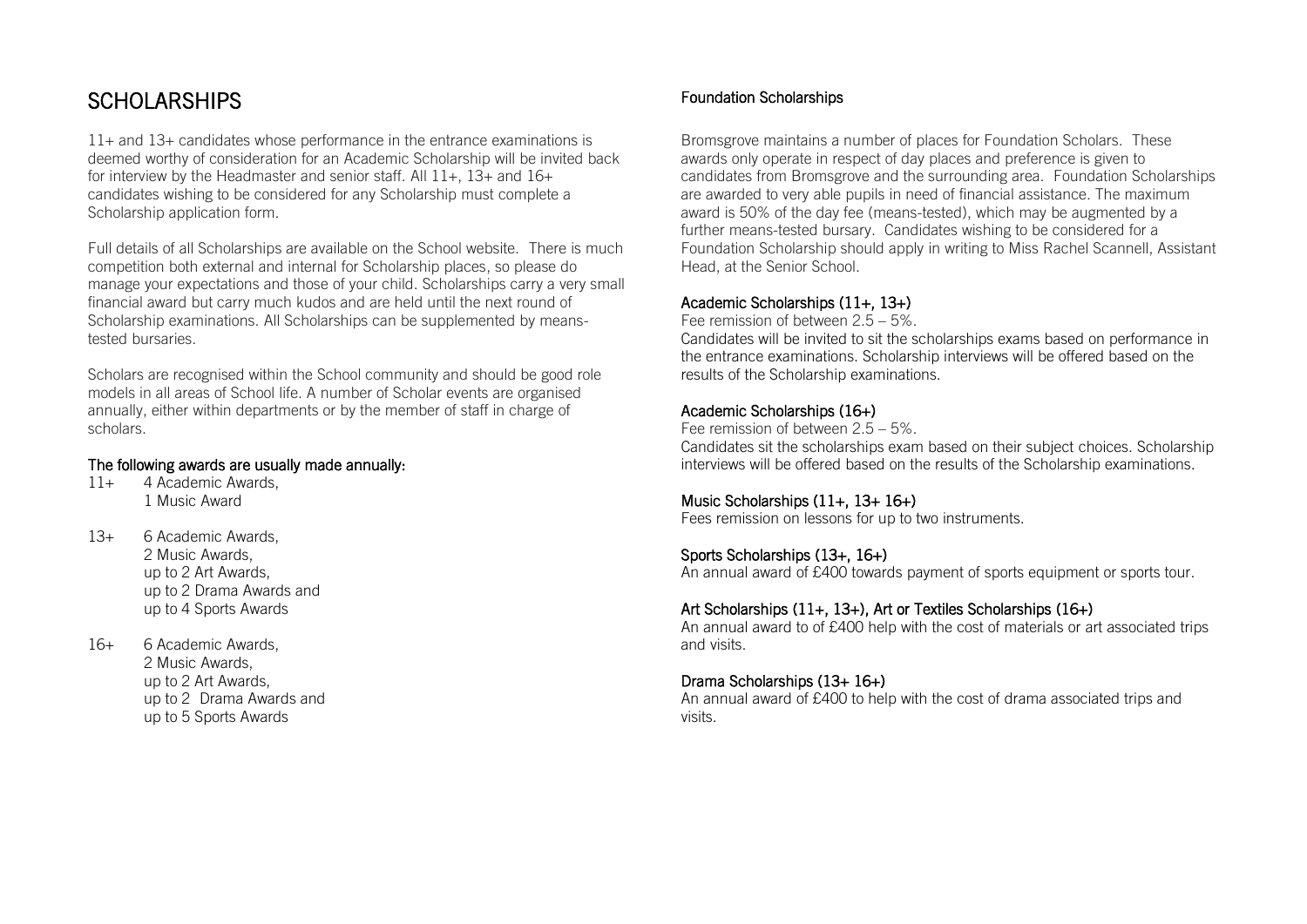# BURSARY INFORMATION

Bromsgrove offers a generous provision of scholarships and bursaries. Scholarships reward excellent performance in academe, sport, music and the arts, and carry little or no financial assistance. Bursaries are means-tested and offer assistance with fees. It is possible to apply for both a bursary and scholarship at the same time.

Bromsgrove is committed as far as possible to helping those pupils who would benefit from a Bromsgrove education but whose parents or guardians cannot afford full fees. Parents and guardians wanting assistance with fees are required to fill out a means-test form when applying for a bursary, which can be found on the School website this should be sent through marked *private and confidential* as the form indicates.

We recommend that a bursary application form is submitted at the same time as the registration form since early submission is advised. Although Bromsgrove has a generous bursarial fund, all bursaries are allocated from a limited fund; and late applicants may be disappointed if they would need bursarial help in order to accept a place when offered. Bursary awards are reviewed on an annual basis.

Bursary recipients are expected to work hard and contribute positively to all aspects of a Bromsgrove education. If a bursary recipient were to fall short of expectations of behaviour and performance, then the bursary award would be reviewed. We want all bursary recipients to make the most of the opportunities offered to them, to thrive and succeed and hopefully in later life think about supporting our bursary funds in order to allow others to also benefit.

Full details of the bursary application process and the bursary application form can be found on the School website.

# FEES as of September 2021

# **DEPOSITS**

| <b>Registration Fee</b>                           |         |  |
|---------------------------------------------------|---------|--|
| Day Place                                         | £100    |  |
| <b>Boarding Place</b>                             | f.200   |  |
| <b>Acceptance Deposit</b>                         |         |  |
| Day Place / Forces Boarder                        | $£500*$ |  |
| <b>Boarding Place</b>                             | £3,000* |  |
| (parents resident in, and fees paid from, Europe) |         |  |
| <b>Additional Deposit</b>                         |         |  |

Non-European Boarder E10.385\* \*this amount is refunded once the final term's fees and extras have been settled.

# FEES

| SENIOR SCHOOL |                | Fees per term              |  |
|---------------|----------------|----------------------------|--|
| All Years     | Dav            | £5,980 (including lunches) |  |
|               | Weekly Boarder | £8.870                     |  |
|               | <b>Boarder</b> | £13.385                    |  |

# PREPARATORY SCHOOL

| Years $3-6$ | Dav<br>Weekly Boarder<br><b>Boarder</b> | £4,175 (including lunches)<br>£6.345<br>£8,700  |
|-------------|-----------------------------------------|-------------------------------------------------|
| Years 7 & 8 | Dav<br>Weekly Boarder<br><b>Boarder</b> | £5,415 (including lunches)<br>£7,680<br>£10,730 |

Please note that the prompt payment allowance for settlement within seven days of the start of term is £200 per term, applicable to Senior and Prep School fees. The fee shown is net of this deduction.

### ADDITIONAL CHARGES Music Charges

| <b>MUSIC UTATES</b>         |        |
|-----------------------------|--------|
| Per 40 minute lesson        | £32.00 |
| Hire of Instrument per term | £32.00 |

Please note that ten teaching weeks' notice is required for cessation of music lessons and such notice must be given to the Director of Music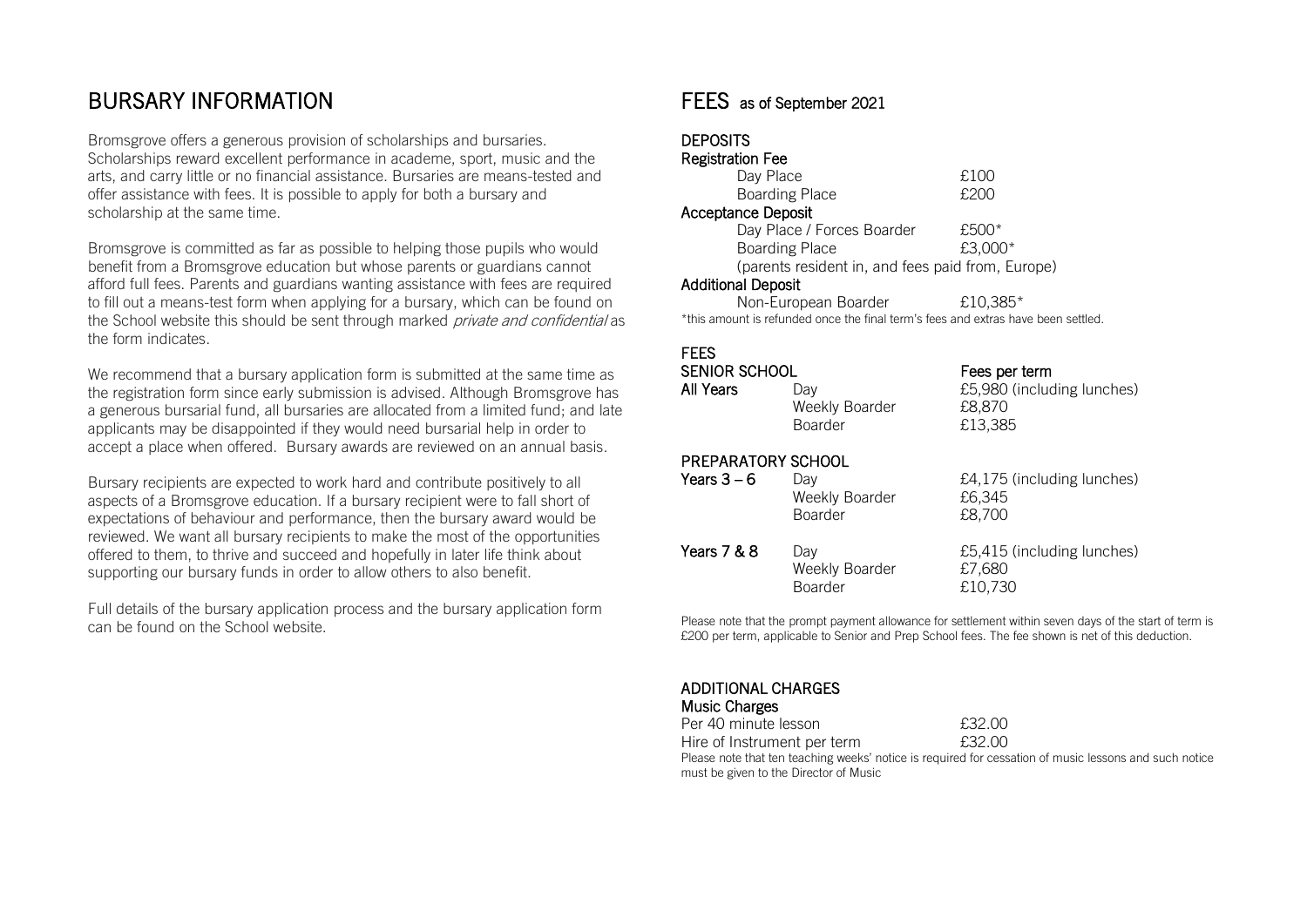# TRANSPORT

As well as our own fleet of minibuses we contract with companies such as BNC Taxis and Aston Coaches to provide a daily service to and from School. The daily routes are organised to accommodate the geographical spread of pupils and can vary from term to term, depending on the location and numbers of pupils requiring transport and the length of the journey involved. All drivers and contract company staff hold an enhanced DBS Disclosure. School drivers are assessed by the LEA for driving competence and their health is checked on an annual basis.

The School transport service currently covers the following areas:

Halesowen/Edgbaston Hall Green/Cotteridge/Northfield Solihull/Knowle Worcester/Droitwich/Hanbury Earlswood/Dickens Heath/Wythall/Rowney Green/Alvechurch Henley in Arden/Danzey Green/Tanworth in Arden/Beoley/Tardebigge Ardens Grafton/Inkberrow/Redditch Stourbridge Hartlebury/Kidderminster/Chaddesley Corbett Rubery/Barnt Green/Blackwell Stratford/Wilmcote/Redditch Hagley/Blakedown/Belbroughton

To secure a place on our daily bussing, a minimum of five journeys per week need to be booked.

The Transport Manager, Mrs Rachel O'Neill, is happy to talk to parents requiring more information. Mrs O'Neill can be contacted by email on [roneill@bromsgrove-school.co.uk](roneill@bromsgrove-school.co.uk%20) or by phone on ext 256.

# ACADEMIC RESULTS 2021

At GCSE 27% of all entries were awarded the top grade of a 9. With half of all GCSE grades being 8 or above

Half of all GCSE grades were an 8 or above and 70% of all entries were awarded at least a 7.

In the Upper Sixth year group there were a mixture of IB, A levels and BTEC qualifications.

- $\bullet$  At A level, 89% of all entries were graded A\* to B, with 62% at A\*/A and 26% of all entries at A\*.
- In BTEC, 42% of all entries were awarded a Distinction star which is equivalent to an A\* at A level.
- In the IB diploma, 69 students secured an average of 40.2.43 students, just under two-thirds of the total cohort scored 40 or more points. Four students achieved the coveted 45 point maximum whilst three fell just a point shy of this. These 7 students gaining at least 44 points represent a tenth of the total IB cohort for the year.

Our sixth form leavers now head off to a wide range of top universities in the United Kingdom, with many going to prestigious overseas universities such as Toronto, Bocconi, New York and Leiden.

Headmaster, Peter Clague, paid tribute to the resilience and steady determination of all candidates and their teachers for having persevered through an academic year fraught with disruption. "Despite the intrusion of repeated lockdowns, quarantining and self-isolation, and the challenges of remote online learning, teachers remained professional, and pupils focussed and positive. That this year's results are in line with Bromsgrove's traditional averages is testimony to the integrity of that process."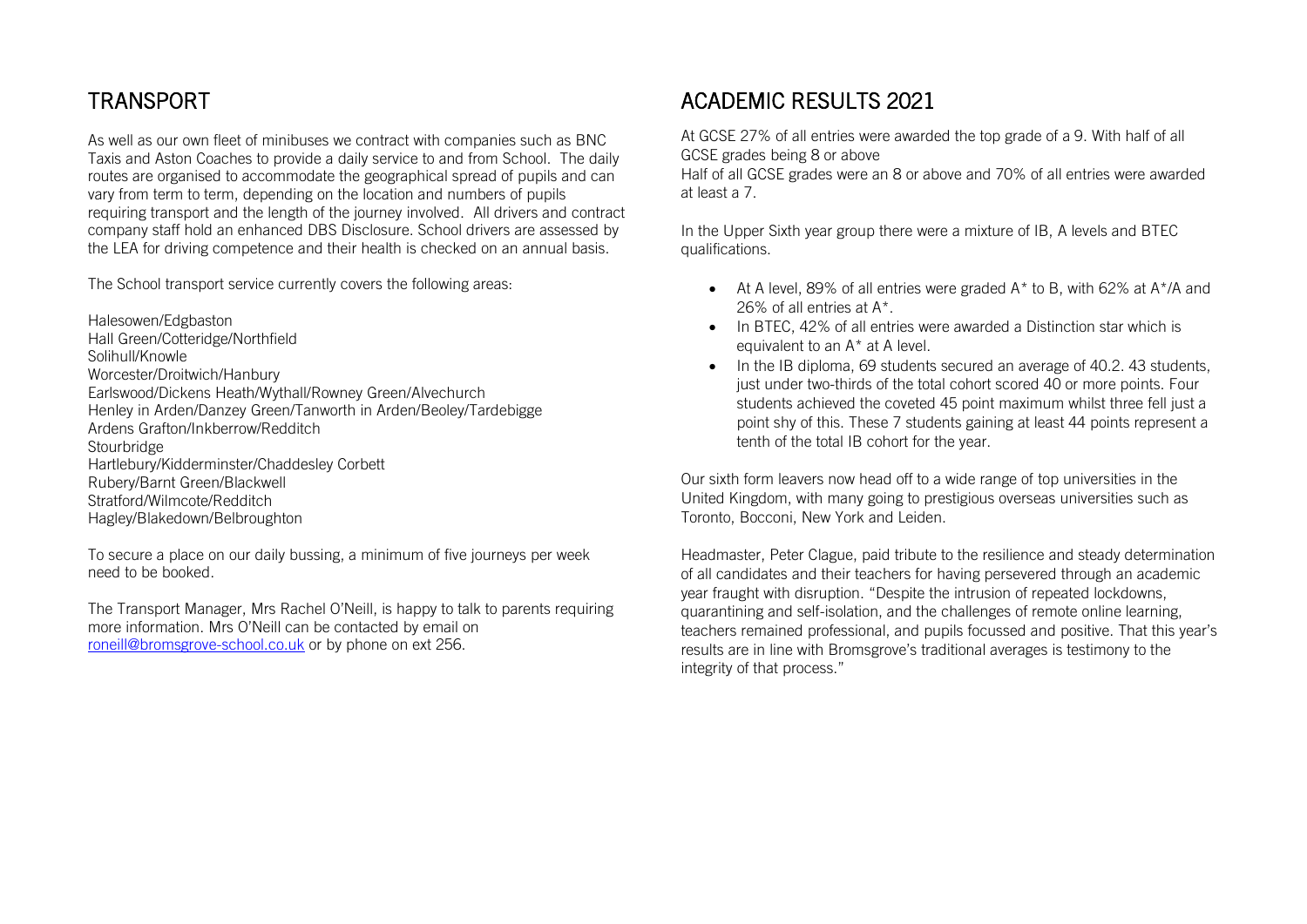# RROMSGROVE SCHOOL UNIVERSITY DESTINATIONS 2021

Aston University Business and Sociology

Arts University of Bournemouth Visual Communication

Bath University Accounting and Finance **Architecture** Economics (2) Sports Management and Coaching

Birkbeck (University of London) Language and/with Global Politics

Birmingham University RG Geography Physiotherapy

Bradford University Physiotherapy

Bristol University RG Film and Television Law

Cambridge University RG **Economics** Geography Human, Social, and Political Sciences

Cardiff University RG Architecture (2) Biological Sciences Business Management (Int. Management) (2) Business Management (Marketing) Law and Politics (Integrated) Physiotherapy

Sociology and Social Policy

Cardiff Metropolitan Sports Media

Courtauld Institute History of Art

Derby University International Hospitality Management

Dundee University Biomedical Science

Durham University RG Combined Honours in Social Sciences Economics Modern Languages and Cultures

# Edinburgh University RG

Ancient and Medieval History Arabic and Politics Chemical Physics German and Politics Psychology Psychology and Business Spanish and English Literature

Edinburgh Napier Quantity Surveying

Essex University Law with Business Management Economics

# Exeter University RG

Arabic and Islamic Studies Business and Management (3) Business Economics Economics (2) Economics and Politics Environmental Science International Relations and Modern Languages Mechanical Engineering

**Falmouth** Photography

Glasgow University Economics/Psychology (SocSci)

Goldsmiths (University of London) Fine Art (Extension Degree)

Greenwich University Games Design and Development

Imperial College London RG Biomedical Engineering

Computing Mechanical Engineering Medical Biosciences

Keele Radiotherapy (Diagnostic Imaging)/Radiography

King's College London RG

**Biochemistry** Biomedical Science (2) Business Management (2) Chemistry with Biomedicine Political Economy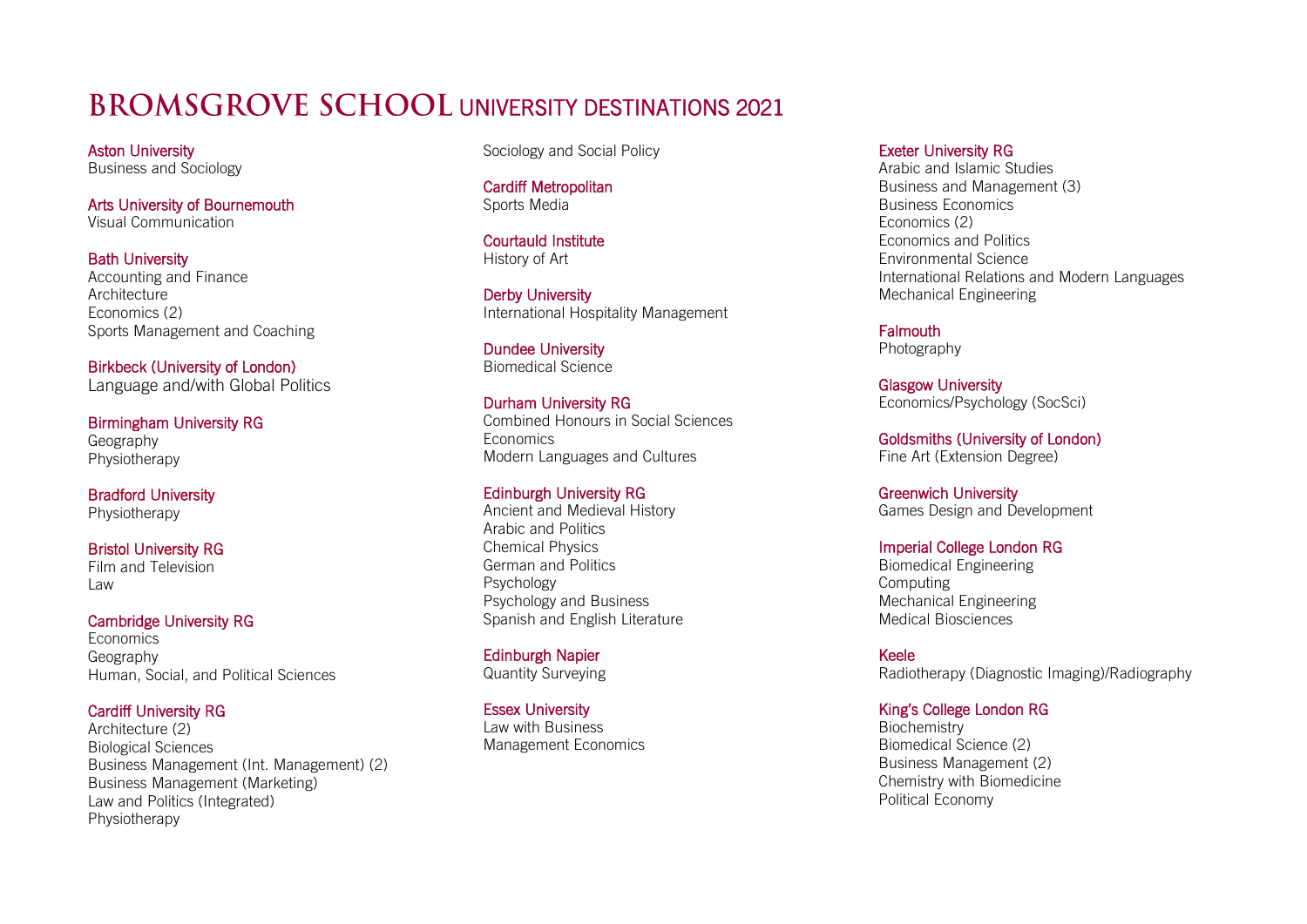Lancaster University **Economics** Medicine

### Leeds University RG

Business management (4) Economics (2) Physics with Astrophysics **Politics** 

Leeds Beckett University Sports Business Management

Leicester University Medical Physiology

### Liverpool University RG

Accounting and Finance Business Management Geography International Business (2) Political science

# Loughborough University

Computing and Management Economics and Management Geography and Management Mathematics and Sport Science Politics and International Relations Psychology

### LSE RG

Data Science Economics (3) Management Philosophy, Politics and Economics

### Manchester University RG

Aerospace Engineering Architecture (2) Chemical Engineering

### Manchester University RG contd

**Chemistry** Economics Fashion Management Geography Mechanical Engineering Medicine Management (Innovation, Strategy & Entrepreneurship) Physics with Astrophysics Social Anthropology and Philosophy

NCH University Law

### Newcastle RG University

Chemical Engineering Geography Journalism, Media and Culture Maths and Accounting Politics and Sociology

# Nottingham University RG

**Chemistry** Economics Environmental Science Industrial Economics with Insurance Pharmacy Political and International Relations Nottingham Trent University

Business Management and Entrepreneurship Business Management and Marketing Fashion Management Fashion Marketing and Branding (2) Sports and Exercise Science

# **Plymouth**

Physiotherapy

### Queen's, Belfast RG

Medicine Queen Mary University RG Business Management Computer Science Environmental Science International Relations with Business Management

Law (2) Law and Politics Maths and Statistics

### Reading University

Business and management Investment and Finance in Property Law Speech and Language Therapy

### Royal Holloway University

Economics and Management Financial and Business Economics

### Sheffield University RG

Aerospace Engineering Biomedical Science Business Management

### St Andrews

English International Relations Management and Spanish **Mathematics** 

St George's Biomedical Science

**Strathclyde** Human Resource Management

Surrey University International Event Management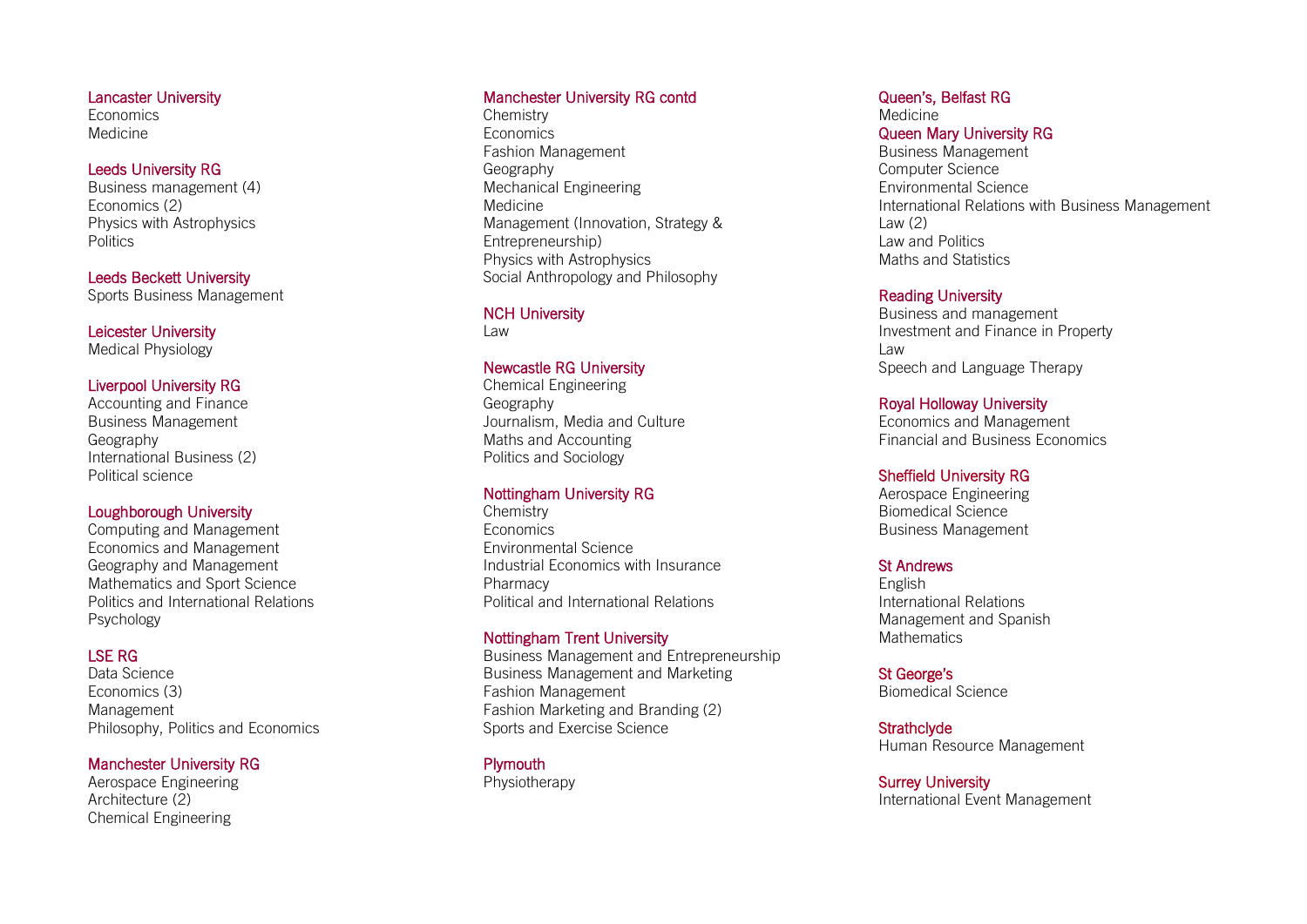Sussex University Psychology

Swansea University Economics and Finance Sports and Exercise Science

UCFB (Football and Sports Industry) Football Coaching and Management<br>UCL RG

Applied Medical Sciences Arts and Sciences (2) Chemical Engineering Civil Engineering Computer Science (2) History (2) Information Management for Business (2) Language and Culture Management Science Medicine Politics, Sociology and East European Studies Statistics, Economics and Finance (2) regundeers and Finance<br>
Economics and Finance<br>
Economics and Finance<br>
UCFB (Football and Sports Industry)<br>
Football Coaching and Management<br>
UCL RG<br>
Applied Medical Sciences<br>
Arts and Sciences (2)<br>
Chemical Engineering<br>
Ci

University of the Arts London Media Communications

Warwick RG University International Management **Politics** 

Westminster University Business Management International Marketing Economics and Data Analysis Life Sciences/Psychology Psychological and Health Sciences (co -op and

# **INTERNATIONAL UNIVERSITIES**

Amsterdam QS Business Administration

Bocconi Milan Economics and Management Management Science

Boston, US Engineering

Charles University Prague Czech Medicine

George Washington, US Course Unknown

Georgia Institute of Technology QS Engineering

**HKUST** Civil Engineering/General Engineering

Hong Kong Polytechnic University QS Physiotherapy

IE, Madrid Business Administration **Economics** 

Kent State, Ohio Fashion Design

Leiden University, Holland Political Science

Middlebury, US Liberal Arts

Northeastern USA Economic and Business

NYU, USA Liberal Studies

Parsons NY, USA Fashion Photography

Sydney QS Psychology

The Hague, Netherlands International Business

**Toronto** Computer Engineering

Toronto QS Accounting and Finance

UBC QS Sauder School of Business

UC San Diego QS Biological Sciences

University of California Davis Business Management/Political Science

University of Tilburg BSc in Econometrics and Operations Research

### WHU – Otto Beisheim School of Management

Arts and Sciences/International Business Administration Economics and Data Analysis Life Sciences/Psychology Psychological and Health Sciences (co -op and regular)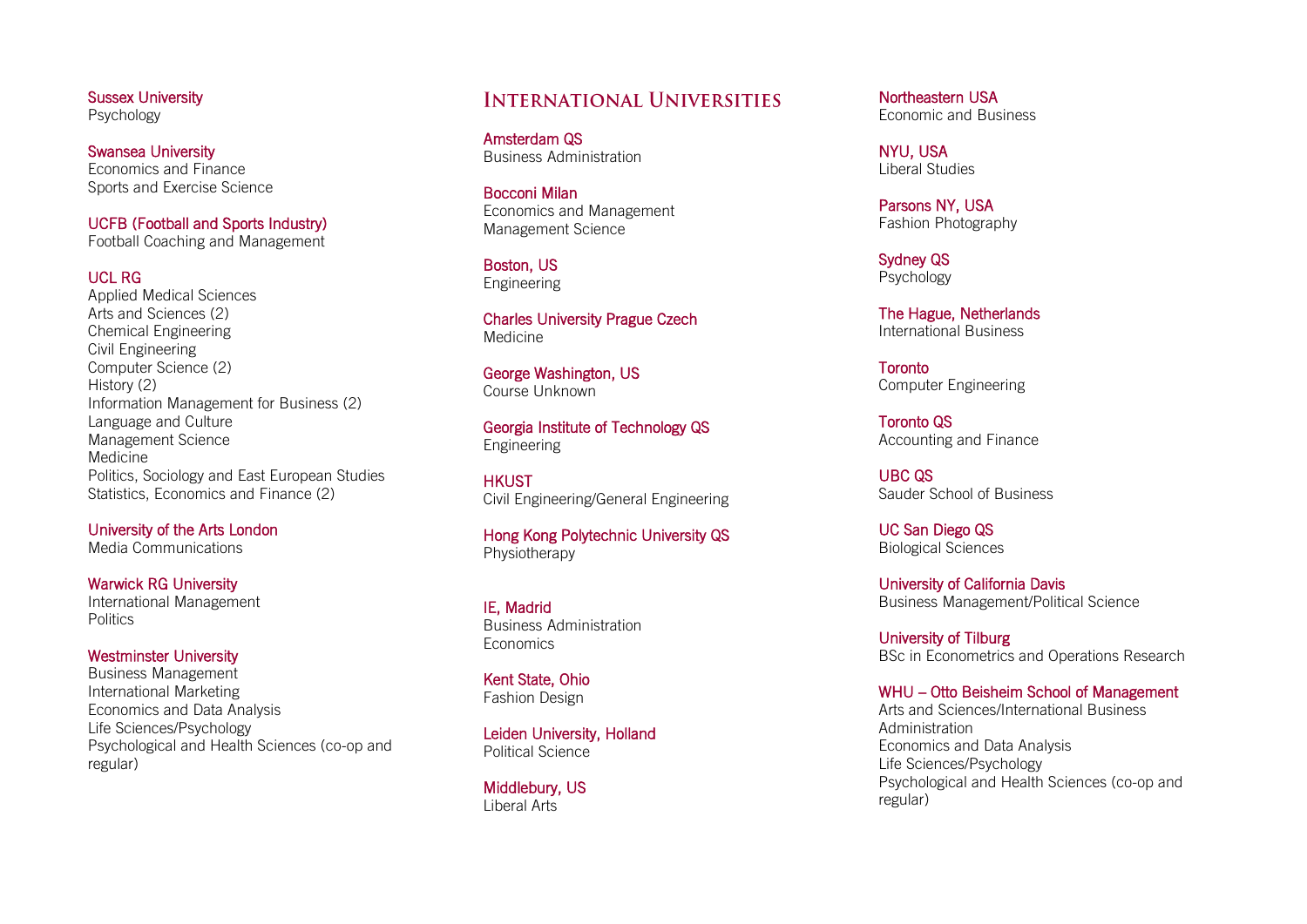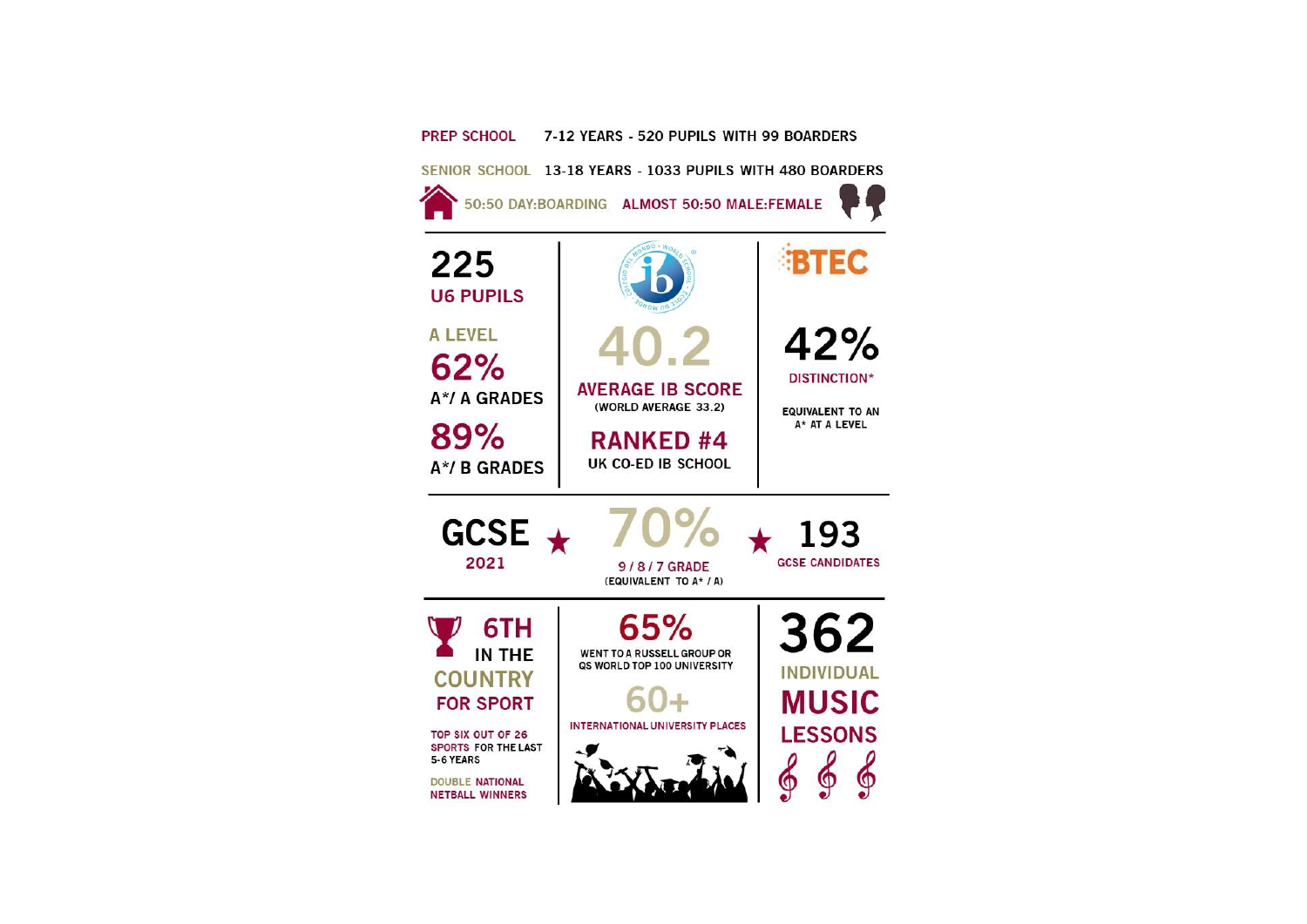# **THE GOOD SCHOOLS GUIDE**

Bromsgrove was inspected by the Good Schools Guide in February 2017:

# What The Good Schools Guide says

# **Headmaster**

Following a glittering career in New Zealand that embraced the state and independent sector, Peter Clague joined Bromsgrove as head in 2014. Attracted by its sense of heritage and purpose, Peter says it was Bromsgrove's challenge to the traditional public school image that clinched the deal for him. He is a huge supporter of IB and believes that its genuinely international spirit suffuses the whole school, bringing with it a progressive liberalism and excitement about modern educational developments. He has introduced more flexibility in the timetable, with longer lunch breaks for pupils to pursue cocurricular interests, and aligned the prep and senior school more closely, but perhaps the biggest changes are in the importance he is giving to the arts. There is more music and drama than ever before and a huge investment into the building of a new theatre at the prep school and concert hall at the senior school.

'He is not as scary as he looks', said one girl to us, which is more a comment on his height and presence than anything else because he is universally seen as charming and warm. The school is proud of its international leader and feel he mirrors the increasingly global outlook of the

school. They like also the way in which he respects the traditions of the school but helps them all to look critically at what works and change what could be better. He is described as a visionary and also praised for being in touch with reality. 'He's not all idealism – he has his finger on the business pulse and is very data focused', one senior member of staff told us. He is a skilled wood turner and works beside staff and students building stage sets. He is an 'awesome' public speaker, pupils told us: 'we never know where his metaphors are taking us'.

His litmus test for everything is 'Is it good for the pupils?'

# Academic matters

This is a school that really does embrace and value the vocational and the academic. A Level, IB and BTec are all on offer in the sixth form and each has its strong supporters. The IB group loves the small, but growing, tightly knit IB community and tells us that they get all the very best teachers – but the other groups said the same, so we assume there are just a splendid lot of wonderful teachers. A Level students assured us they get the breadth through all taking the EPQ (Extended Project Qualification). Geography is 'amazing', politics is 'brilliant' and both attract large A level groups. Science and maths flourish. There are currently nine sets taking single maths and three further maths groups. Results are strong. At GCSE, 64 per cent A\*/A grades in 2016. At the end of the sixth form, virtually all BTec results are double distinctions, the average IB diploma score was 38 in 2016 and at A level, 86 per cent are A\*-B pretty and 60% at A\*/A. The government contextual value added tables put Bromsgrove as the top independent school in the Midlands in 2016.

The only criticism on curriculum breadth came from parents who wanted the school to be offering much more on the home economics and cookery side of things, but apparently the school is taking this on, and other than that there is an impressive range of opportunities.

Saturday mornings are not compulsory but a large proportion of pupils are likely to be there, not least because that is when some of the additional academic classes take place – whether in the form of catch-up and support 'surgeries' or Oxbridge preparation. There are plenty of other academic interest groups running too for anyone not falling into those categories. For those who miss a Saturday, there are departmental tweets that keep you interested.

Learning support is highly rated, though one parent gave a word of caution that moderate learning difficulties were beyond the scope of the school. There is a very attractive and well used learning resources centre on three levels and we were delighted to hear it is open till 10.00 in the evening and at weekends. This is the sort of opportunity that makes boarding so attractive to the serious student as well as those who want one long sleepover.

# Games, options, the arts

Everyone was at pains to tell us that this is not just a rugby school. Well it certainly brings home the rugby silverware, winning the last two national finals, but then the girls' netball team are national champions too. There is genuinely a big variety of sport on offer with D teams that inspire just as much enthusiasm as the A teams. The school was ranked fourth in the country this year in School Sports Magazine. The elite senior rugby players do have to make the sort of serious commitment you would expect at national level, so it is not really an option to be in the U18 squad and play the lead in the school play. Sports facilities are excellent as you would expect, with a particularly impressive new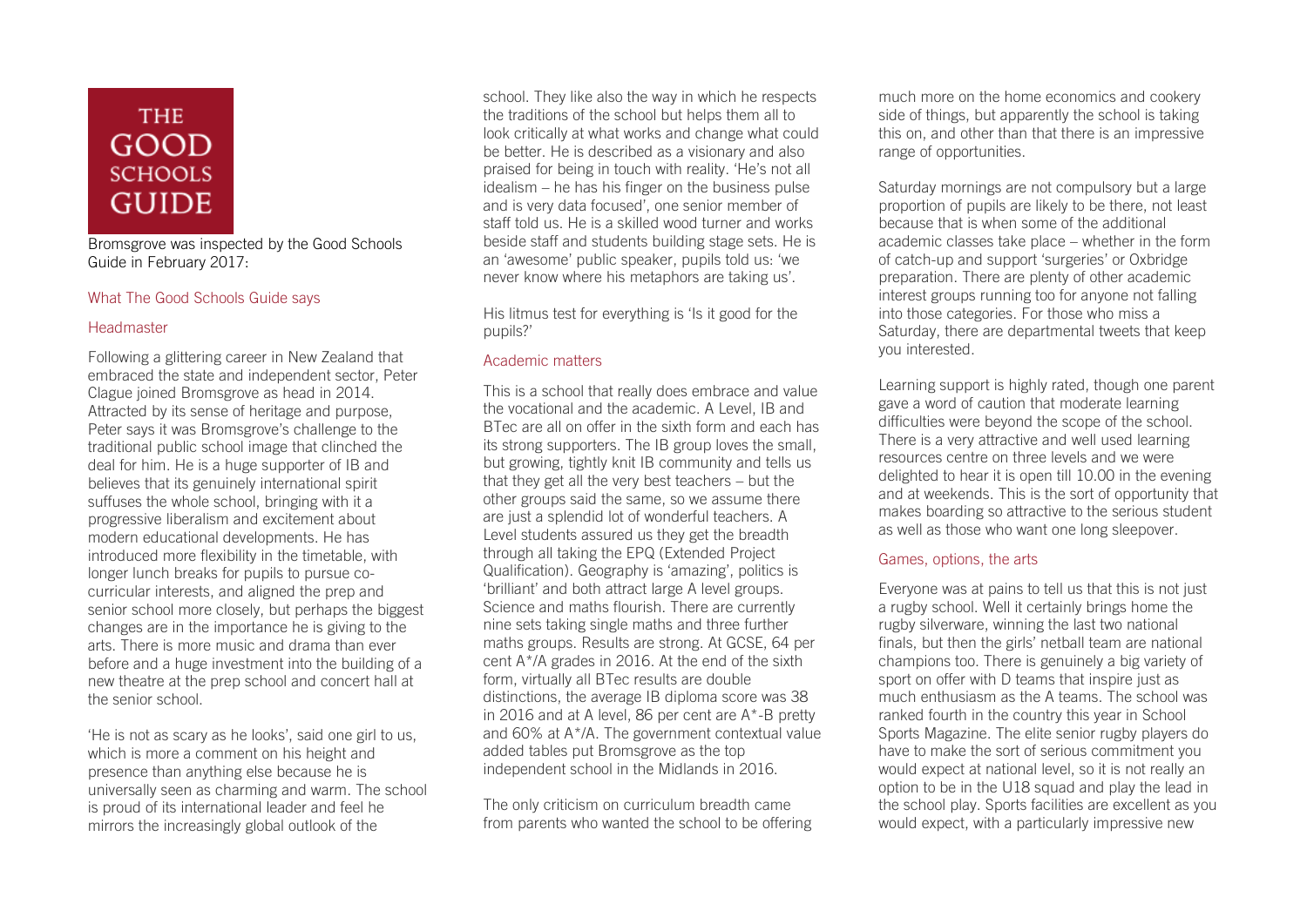indoor arena with pull-out seating for 400 where the national indoor hockey finals take place. The pool and gym are open at weekends for boarders.

There is an exciting variety of clubs and societies and the school has invested heavily in staff on the co-curricular side to make a strong offering for all. Everyone was rightly proud of a girl who had entered an international competition to build an electric car and had ended up racing it at Rockingham. Drama, even before the new theatre is completed, is big and lots of departments including art and DT - contribute to productions. Music is getting stronger all the time with smaller lunchtime concerts as well as the big school showpieces. There is Model United Nations and the school sends pupils to the European Youth Parliament. Pupils and parents were keen to tell us that the school looks for what every individual is good at and helps them find their niche and passion.

All year 10s do CCF. Some continue and others take up Duke of Edinburgh awards separately. There are service projects running so everyone makes a community contribution at some stage.

# **Boarders**

At first the size may be a little intimidating but it is that which ensures the wide opportunities and it is ameliorated by the house system. Each house has its own internal family structure with older pupils acting as mothers and fathers and the younger ones as children. At the end of year 11, students can move to a sixth form house, but some can't bear to leave their first boarding house, home from home, at that stage. Apart from those in the sixth form house, everyone eats in a central dining room. There are some separate day houses and one with day pupils and boarders. A full cycle of impressive refurbishment is just about completed.

House tutors have about eight in a group and, with a 50 minute weekly session timetabled, get to know their tutees well. Sixth formers say that if you act like an adult, tutors treat you like an adult. Houses are good at communicating with parents and pupils – there are house newsletters and blogs as well as balls that help create a strong house identity. House competitions are seen as big bonding experiences and we were urged to get onto the school website to enjoy the full splendour of house music competitions.

The medical centre is highly praised. The nurses visit each boarding house every night to check all is fine and the focus on well-being, which includes bringing in outside speakers, is welcomed. Boarders say it is a 'full on' school. If you want to spend your weekends and evenings on a couch, the Bromsgrove experience would be wasted on you.

# Background and atmosphere

Teaching staff come from a range of educational backgrounds – Oxbridge as well as the old polys – and this gives a sense that the school is grounded in the realities of life outside. There is a drive to ensure an authentic connection with the local community, who use the sports facilities and will be enjoying the new performing arts additions. Senior pupils have links with local state schools through CCF, D of E and university preparation. There's a sense of energy and hard work. The days are long for boarders and day pupils but they are full of purposeful activities.

It is a large campus, 100 acres, in the middle of Bromsgrove, a medium sized Midlands town. Buildings vary in age and the overall impression is of a site loved, cherished and very well maintained. Teaching blocks are attractive with wide corridors and big classrooms, all well lit. There is a delightful little school museum in the old chapel which is just one of a number of reminders of the school's heritage. There are 11 houses, all but one single sex, some in modern buildings, some in charming older ones; the only co-ed house, in a converted hotel a few minutes from the main campus that was once the home of A E Housman, is a real stunner. The 'new' chapel is very prominent on the school site and there are assemblies three times a week for everyone.

There is a popular café, open all day, for older pupils – but we were assured by earnest sixth formers 'it is never a substitute for a proper lunch'.

We were impressed by the careers department where there has been a serious investment in staffing. Year 11 and sixth form pupils have a number of one-to-one interviews and these are supplemented by a Bromsgrove Futures programme of weekly visiting speakers. The contact with ex-pupils is also strong, so current pupils can get advice on careers and university choices and the chance to practise interview technique. There is a diverse intake and the careers department is well aware it is catering for wide range of needs – another example of how, despite its size, the school is interested in individuals.

Pupils clearly feel the school is good at listening. The head boy and girl lead regular school forums with no member of staff present and they told us the very positive results from these meetings. Pupil voice is increasingly bedded into all aspects and creates an atmosphere that pupils really are at the centre of this school.

# Pastoral care, well-being and discipline

The pupils do need a degree of self-discipline to flourish, parents told us. They need to manage themselves to some extent especially as they get